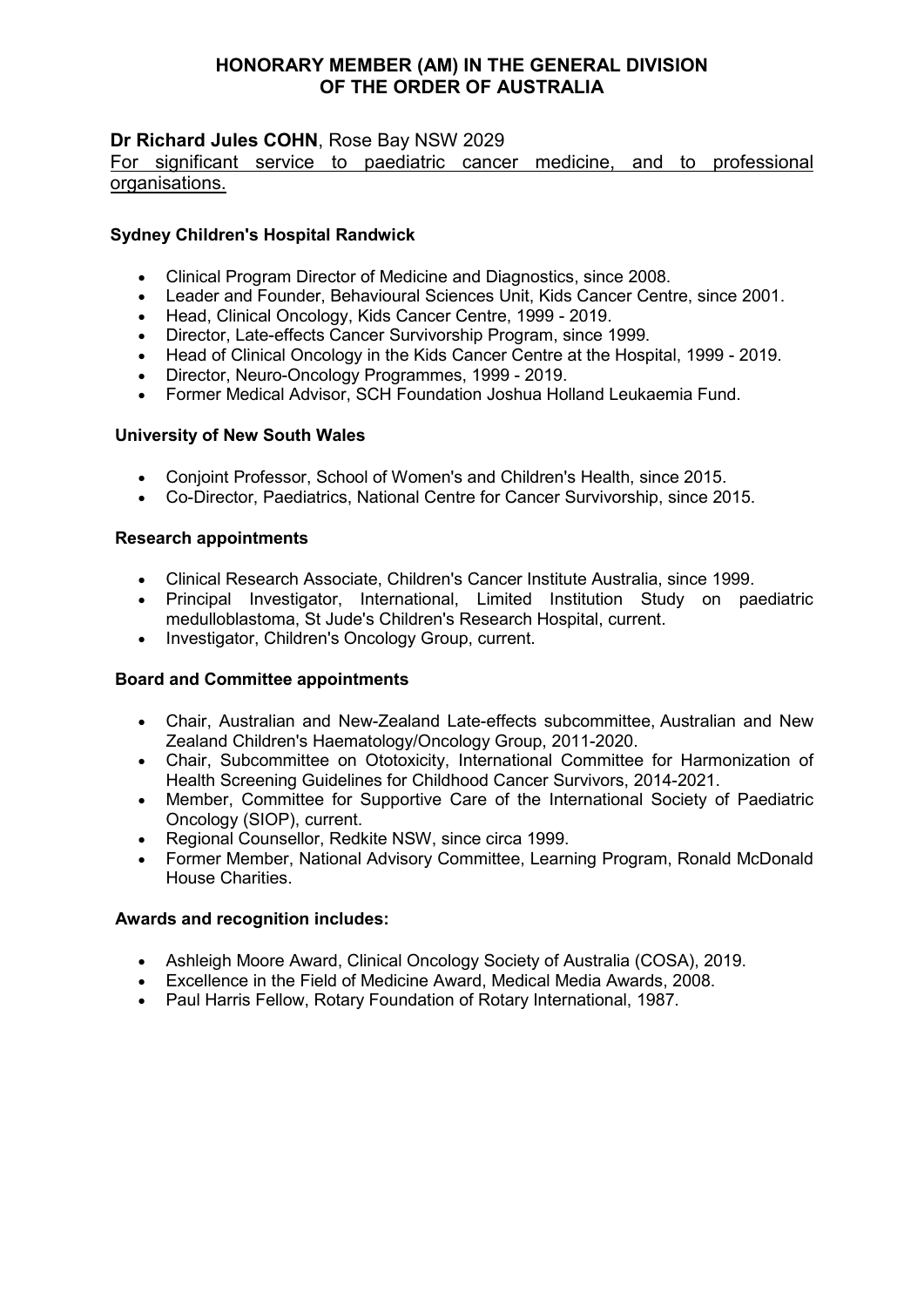## **Professor Maria Antoinette FIATARONE SINGH**, Wahroonga NSW 2076 For significant service to geriatric medicine, to research, and to education.

# **Faculty of Medicine and Health, The University of Sydney**

- Professor, Sydney Medical School, since 1999.
- Inaugural John Sutton Chair, Exercise and Sport Science, School of Health Science, Faculty of Medicine and Health, since 1999.
- Former Director, Exercise Division, Boden Institute of Obesity.
- Member and Research Professor, Charles Perkins Centre, current.

## **Health Other**

- Founding Director, Fit for Your Life Foundation, since 1992.
- Founder and Advisor, Circle of Fitness, Hebrew Senior Life, since 1989.
- Senior Research Associate, Harvard-Affiliate Hebrew Institute for Aging Research, since 1987.
- Former Editorial Board Member, Journal of the American Medical Directors Association and The Journal of Gerontology.
- Editorial Board, Geriatrics and Gerontology, current.
- Associate Editor, Frontiers in Public Health, Journal of Health and Ageing, current.
- Fellow, Gerontological Society of America, since 1988.
- Fellow, Royal Australasian College of Phyicians, since 2001.
- Founder and Director, Strong Medicine Foundation, current.
- Director, Centre for Strong Medicine, Pymble, current.
- Co-Founder, Strong Clinic, Balmain Hospital, 1999.
- Member, Medical Advisory Board, Doctors Against Forced Organ Harvesting, current.
- Member, Medical and Scientfic Advisory Board, Osteoporosis Australia, 2000- 2019.
- Leader, Doctors and Allied Health Professionals against the Border Force Act, current.
- Founding Member, International Coalition to End Transplant Abuse in China (ETAC) and the Australian Advisory Board to End Organ Pillaging (EOP), current.
- Member Frailty Task Force, Resistance Training Task Force, Nutrition for Frailty Task Force, Polypharmacy Task Force, and Virtual Exercise Advisory Committee, Agency for Clinical Innovation, NSW Health.
- Member, Gerontological Society of America and American Geriatrics Society, current.

### **Publications include:**

• Author of more than 250 peer-reviewed journal articles, 113 peer-reviewed books, book chapters, position stands, review articles and 500 abstracts.

## **Community**

- Eucharistic Minister, Holy Name Parish, current.
- Social Justice Committee, St Columba's Parish, current.
- Member, Refugee Action Coalition and Medical Consultant, current.
- Frequent keynote speaker at ageing and community forums on ageing, exercise, nutrition and health.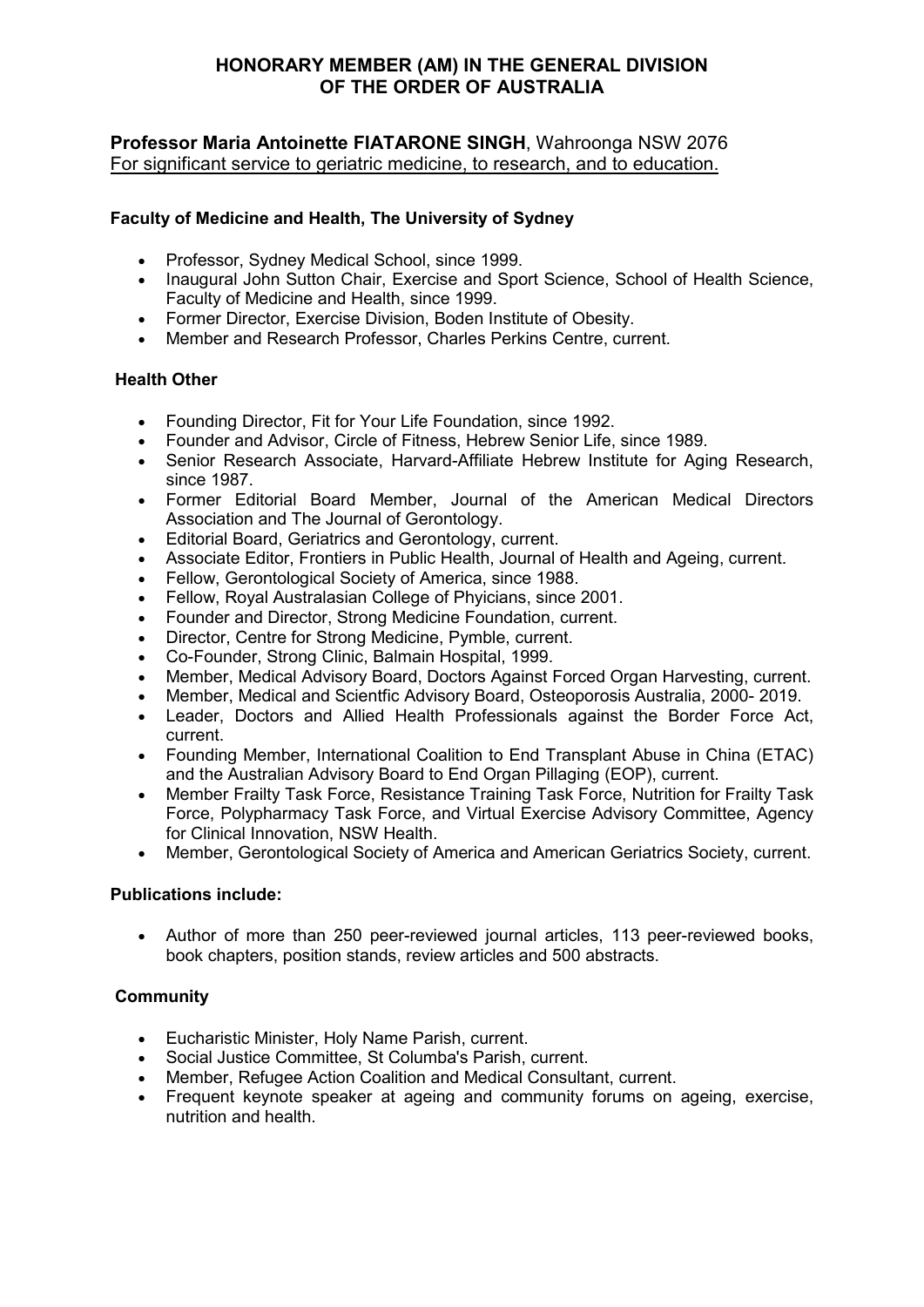### **Awards and recognition include:**

- Fellow, Royal Australasian College of Physicians, 2001.
- Herbert A. DeVries Research Award, Physical Education and Health Education-Shape America, 1996.
- Scientist of the Year, United States Department of Agriculture, 1995.
- Fellow, Gerontological Society of America, Clinical Medicine Section, 1988.
- American Geriatric Society New Investigator Award, 1990.
- National Fellowship in Geriatrics, Brookdale Foundation, 1988.
- Edward Henderson Memorial Student Award of the American Geriatrics Society, 1980.
- Phi Beta Kappa, Stanford University, 1975.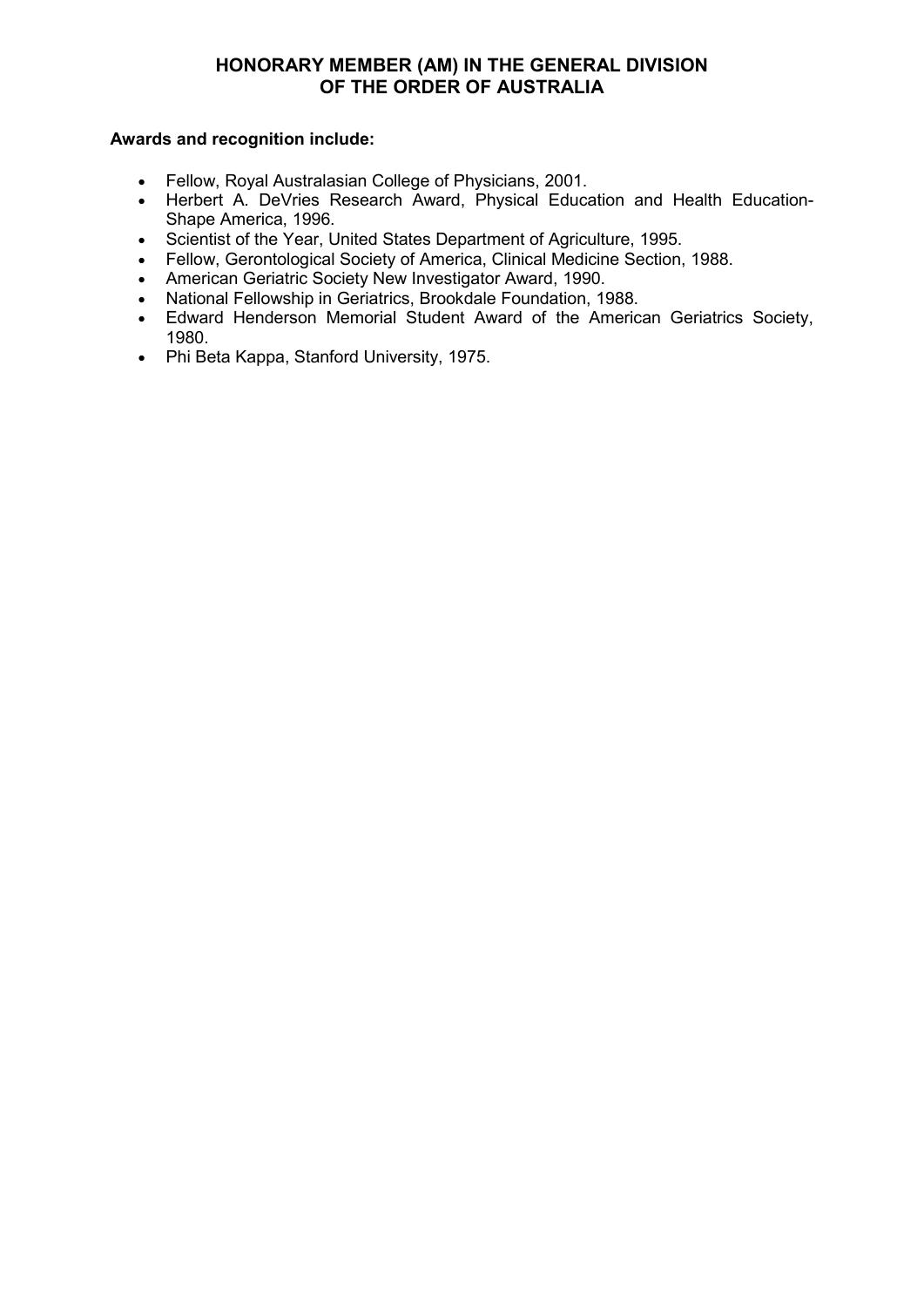## **Ms Jennifer Ann MOLES**, VIC

For significant service to historical conservation and town planning organisations.

## **Heritage Council of Victoria**

- Chair, 2020-2021.
- Deputy Chair, 2017-2020.
- Member, 2015-2017.

### **Planning Panels Victoria**

- Senior Sessional Panel Member, since 2016.
- Senior Panel Member, 2005-2016.
- Sessional Member, 1989-2005.

## **Victorian Planning and Environmental Law Association**

- Board Member, 2003-2006.
- Fellow, 2001.

## **Planning Institute Australia**

- Committee Member and President, 1979-1983.
- Fellow, 1983.

### **Boards and Appointments**

- Member, Historic Buildings Council of Victoria, 1982-1985.
- President, Royal Australian Planning Institute Victorian Division, 1982-1983.

### **Professional**

- Principal Planning Consultant, Maddocks Lawyers, 2001-2005.
- Member, Victorian Civil and Administrative Tribunal, 1989-2001.

### **Other**

- Sessional Teacher, Planning Law, Monash University, 2007-2012**.**
- Former Member, Board of Studies, Town and Regional Planning, University of Melbourne.

### **Awards and recognition include:**

- Fellow, Royal Australian Planning Institute, 1983.
- Fellow, Victorian Planning and Environmental Law Association, 2001.